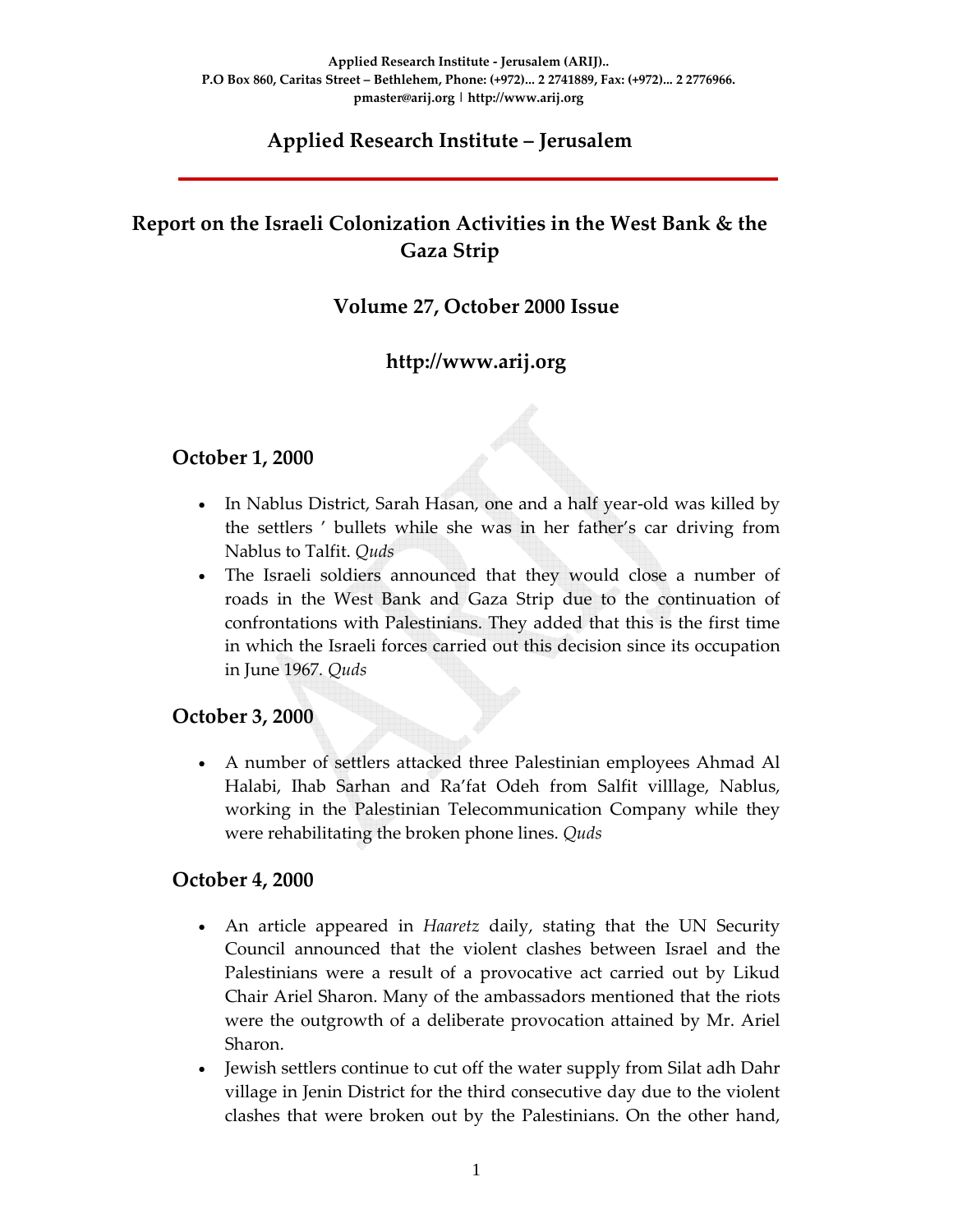Israeli bulldozers destroyed electricity grids, phone lines and infrastructure of the streets in Beit Dajan village, Nablus. The loss is estimated to be \$250,000*. Quds*

#### **October 6, 2000**

- The Israeli occupation forces closed Qalqilyah District and declared it a closed military area. They also erected roadblocks between the villages and closed all secondary roads that lead to the city. *Quds*
- According to *Al‐Quds Daily,* Revava settlers cut down tens of olive trees from Harith village, near Nablus. Moreover, they burned a wood store in Biddya village, belonged to the inhabitants Fayez Morjan and Mohammad Abdel Rahman*.*
- In Tulkarm District, a group of settlers from Avnei Hefetz assaulted Mahmoud Ibrahim's car, injured him and his cousin Thae'r Sa'ed, while they were passing near Shoufa village. *Quds*

## **October 8, 2000**

- In an attempt to assault more Palestinian civilians and their properties in Nablus District, the settlers of Elon Moreh uprooted dozens of fully‐ grown olive trees in Salem and Deir al Hatab villages and threw stones on Palestinian houses in Bit Dajan village. Also, they tried to storm Salem village in an attempt to destroy it. Moreover, the settlers closed the main entrance that leads to Bit Furik village, east of Nablus, and pelted it with stones.
- Furthermore, a group of settlers set fire on several numbers of commercial markets in the main road between Ramallah‐ Nablus. They also attacked Mas‐ha and Biddya villages, assaulted the inhabitants and tried to break into Salem, 'Azmut and Deir al Hatab without being realized. *Quds*

## **October 9, 2000**

- A wave of violence by the Jewish settlers against the Palestinians surged over the week, especially in the northern parts of the West Bank:
	- o Mustafa Abu Bakar, 23‐year‐old Palestinian man, from Biddya village, in Nablus District, was killed by gunfire on the Trans‐ Samaria highway. According to Palestinian eyewitnesses, Abu Bakar could have been saved, as the ambulance came to collect him, but Jewish settlers impeded the ambulances' arrival.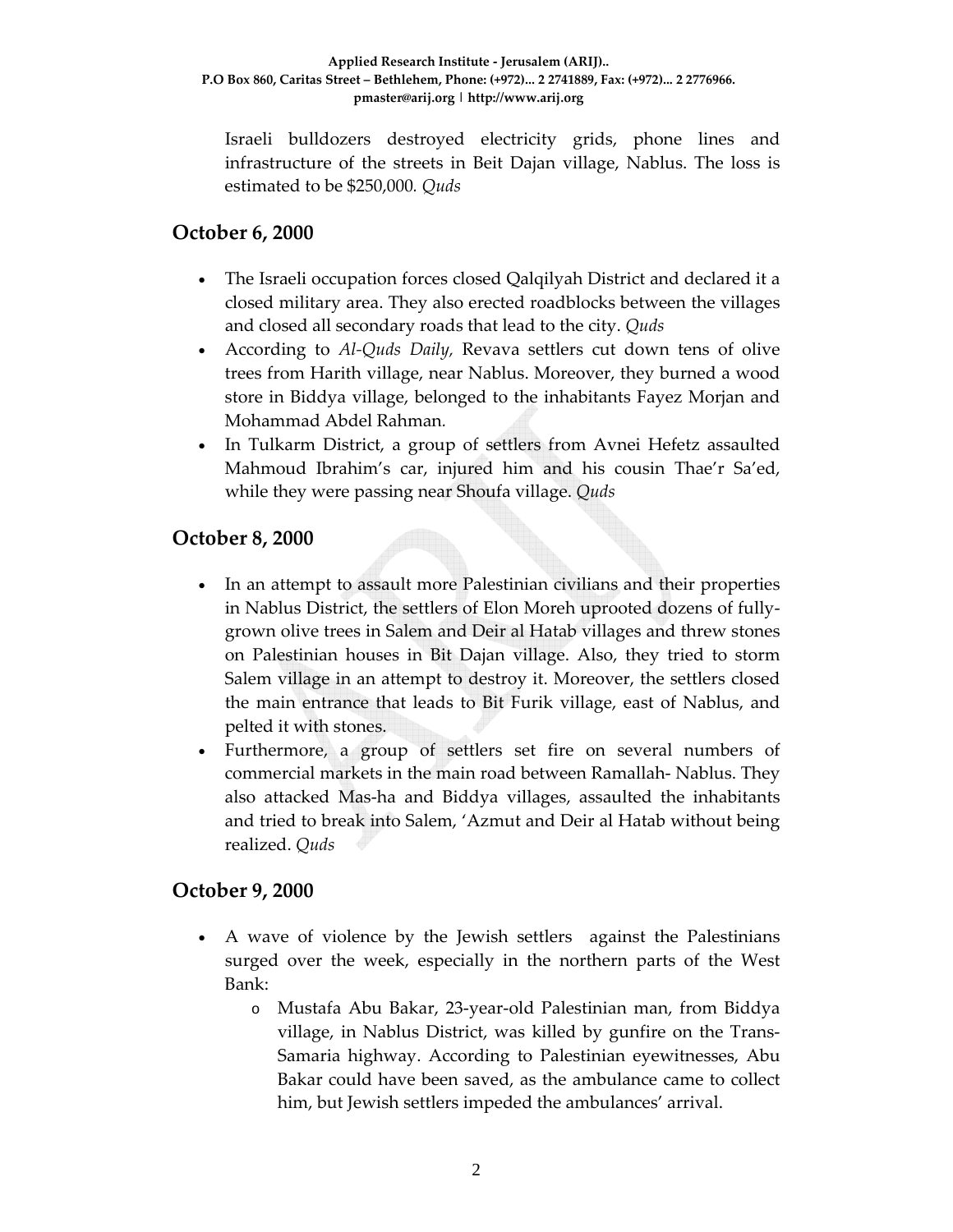- o The body of Ali Ishak, 25, of the village of Azzoun, near Ramallah, was found with gunshot wounds in his head. Palestinians blamed Jewish settlers for the killing.
- o A 70‐year‐old man, Abdel Rahman Nafa'a, from the village of Az Zawiya village, in Nablus, was reportedly beaten by Jewish settlers.
- o Palestinian sources reported that Jewish settlers have recently attacked seven villages in the Nablus District, firing bullets, smashing windows and damaging house facades. *Ha'aretz*
- *Alhayat Al-Jadeeda* Daily stated in its report that the body of Isam Hamad, 36 years old, from Umm Safa village, Ramallah, was found in a field near Halamish settlement; His brother Basam stated that Isam was hit with a sharp tool in the head, his face was burned and his hands were broken. He had bruises on his back and his left leg had been burned with an iron. Evidence of electrocution was also found.
- Jewish settlers attacked a Palestinian farm in Al‐Jib village, in Jerusalem District, owned by Abdel Salam Malek. Malek pointed out that the settlers damaged his farm by uprooting the trees and broke the entire nursery's pottery*. Quds.*
- Violent confrontations took place between Jewish settlers and the Palestinians, in Shu'fat village, Jerusalem. The settlers closed the Ramallah ‐ Jerusalem main road and attacked Jerusalem Old City, Hizma, Ar Ram, Dahiyat al Bareed, Silwan, Sheikh Jarrah. In addition, about 200 Jewish settlers from Efrat, which is constructed at the expense of Al Khadr village, in Bethlehem District, opened fire at Palestinian houses, properties, in an attempt to storm the village. *Quds*

## **October 10, 2000**

- A group of settlers attacked "Bit Enoun" girl's school, which is located on the by‐pass road of Qiryat Arba settlement. The Director of Education for Hebron stated that the settlers assaulted the educational staff and the students by a fire shooting which lasted for two hours. *Quds*
- *Al-Quds* newspaper published an article stating that Jewish settlers attacked the neighborhoods of Arab east Jerusalem. The most violent attack was in Beit Hanina neighborhood, which is close to Neve Yacoov settlement where extremist settlers attacked Palestinian citizens, houses, and cars and destroyed the Saint Yacoub and Saint John churches. Eyewitnesses said that the settlers were not only from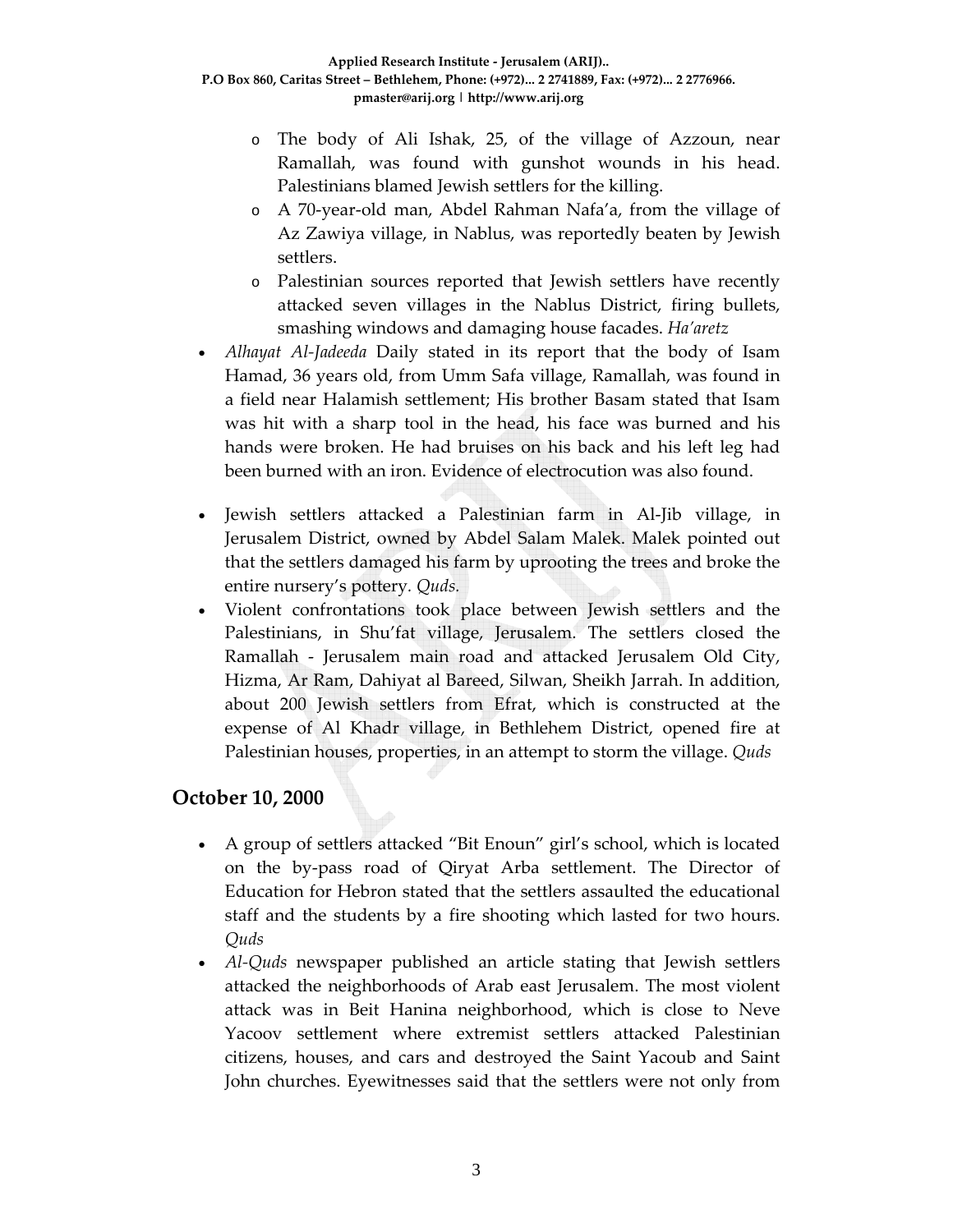Neve Yacoov settlement but also from Maale Adumim and Pisagt Zeev settlements.

#### **October 11, 2000**

- Violent confrontations occurred between the settlers of Efrat and Neve Dannial in Bethlehem District. The citizen Salim Mousa said that 30 bullets penetrated his house. In addition, Ali Breigieh from Al‐Ma'sara village, southeast of Bethlehem, was beaten by the settlers while his way to Nablus. *Quds*
- According to the Palestinian Red Crescent Committee in Ramallah, Jewish settlers assaulted the cars that transferred the physically handicapped children and prevented them from reaching their schools. *Quds*
- A report appeared in *Alhayat al‐Jadeeda* Daily, stating that Jewish settlers continued their assaults against Palestinian civilians in a number of villages in Nablus, where they attacked more than 500 Palestinian houses in Huwwara, Beita, Salem, Bit Furik Burin and 'Awarta villages and shot fire and threw stones at them. The report also pointed out that the settlers stormed into a Palestinian house owned by Ibrahim al‐Ajouri from 'Awarta village that led to the injury of his family. Meanwhile, the settlers kidnapped the citizen Khalil Al‐ Dardouk, 48, from Nablus while he was driving near Beita village.
- The citizen Mohammad Saleh Ahmad from Kafl Haris, Nablus, was killed due to an intended car accident by settlers from Arial. They also expanded their aggressive activities against a number of villages in Nablus District. *Jadeeda*
- Mohammad Odeh, a 75 year‐old Jordanian inhabitant, was attacked by the Jewish settlers of Shilo and pelted his car with stones. It is of important weight to mention that Odeh family was on a visit to the West Bank few days ago. *Jadeeda*

## **October 12, 2000**

• A group of Jewish settlers set fire to the Mosque of Huwwara village, in Nablus District, where 60 square meters of the Mosque's carpet and hundreds of holy Books about were burnt. *Quds*

#### **October 13, 2000**

• Israeli Planning and Construction committee decided not to expand the Jewish Religious School "Beit Orat", which is located on the Mount of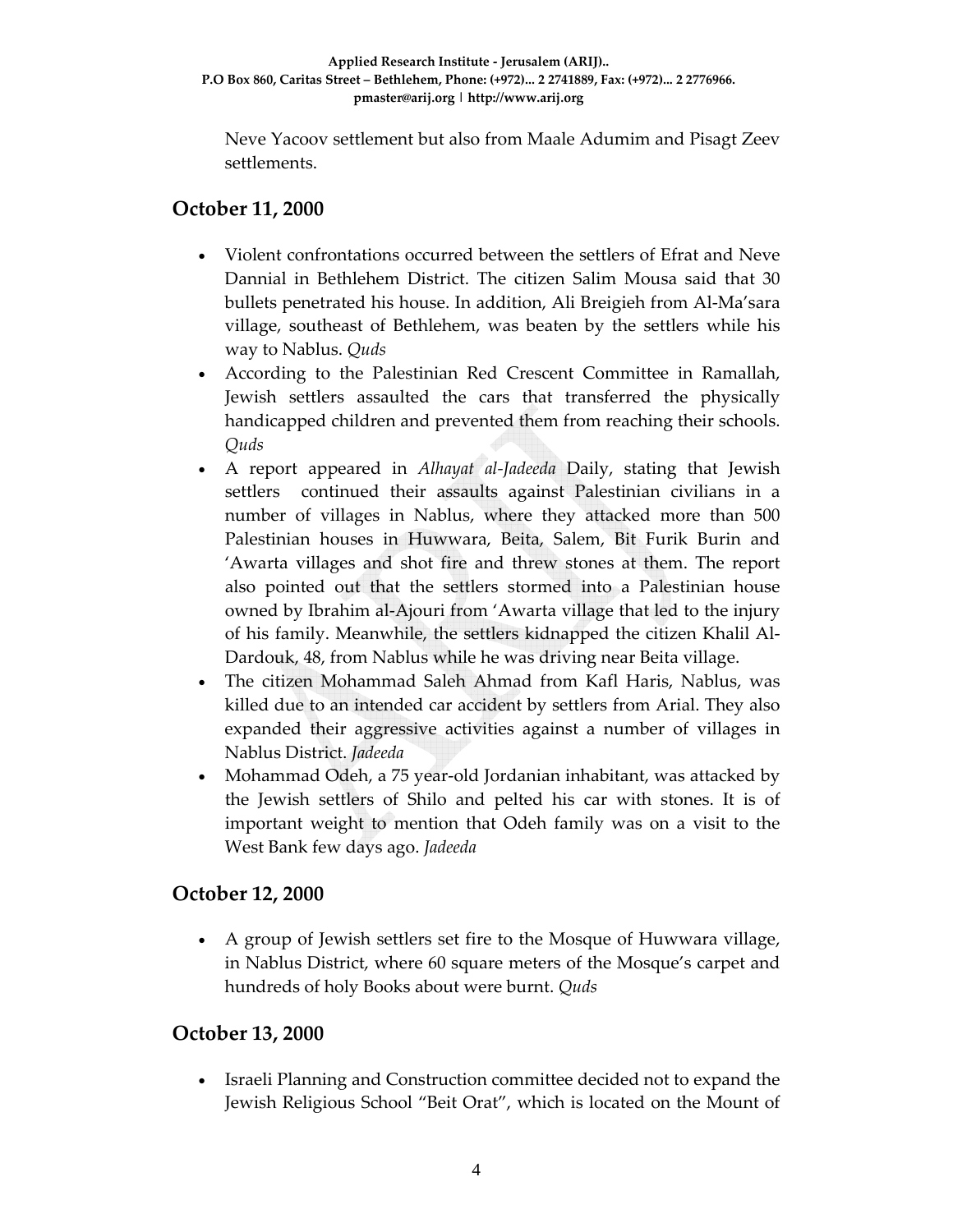Olive, east of Jerusalem, unless it endorsed to construct an Arabic female school in the playground close to the Jewish school as a preparation to expand the Jewish outpost. *Quds*

• According to an article issued by *Al‐Quds* daily stating that a Jewish colonist endeavored to run over three Palestinian Jerusalemites while they were on their way to work. The youths said that the Israeli Border Police didn't arrest the settlers as they witnessed the event.

## **October 14, 2000**

• In Hebron District, the settlers of Qiryat Arba assaulted a Palestinian house belonging to Nasri Al Bakri. They attacked him and his wife causing a break in their legs in addition to the damage of their furniture. *Jadeeda*

#### **October 15, 2000**

- Jewish settlers attacked two Palestinian women Ibtisam and Amal Abu Rmelah with their children in the old City of Jerusalem. The settlers assaulted them, threw stones and tear gas at them. *Quds*
- The Minister of Labor Rafeek Al Natsheh announced that hundreds of Palestinian workers were exposed to assaults by Jewish settlers while they were working inside the Green Line. Al‐Natsheh urged the national and international organizations to interfere, in order to protect the workers from Jewish settlers in the Palestinian Territories. *Quds*
- Jewish settlers are planning to seize a Palestinian house owned by the heirs of Daou'd Abu Farha in the Old City of Jerusalem. *Quds*

## **October 16, 2000**

• A colonist from Elon Moreh, east of Nablus District, opened fire at Palestinian citizens from Salem village, while they were picking olives in their lands. *Quds*

#### **October 17, 2000**

• While the Palestinian and Israeli negotiators hammered out a cease-fire agreement at the Sharm al‐Sheikh summit, the violence in the territories claimed more victims. A Palestinian villager, Farid Nasara, 28, from Bit Furik village, was killed by settlers near the Itamar settlement, in Nablus District. The incident occurred when dozens of villagers came to the olive groves for the harvest, two armed settlers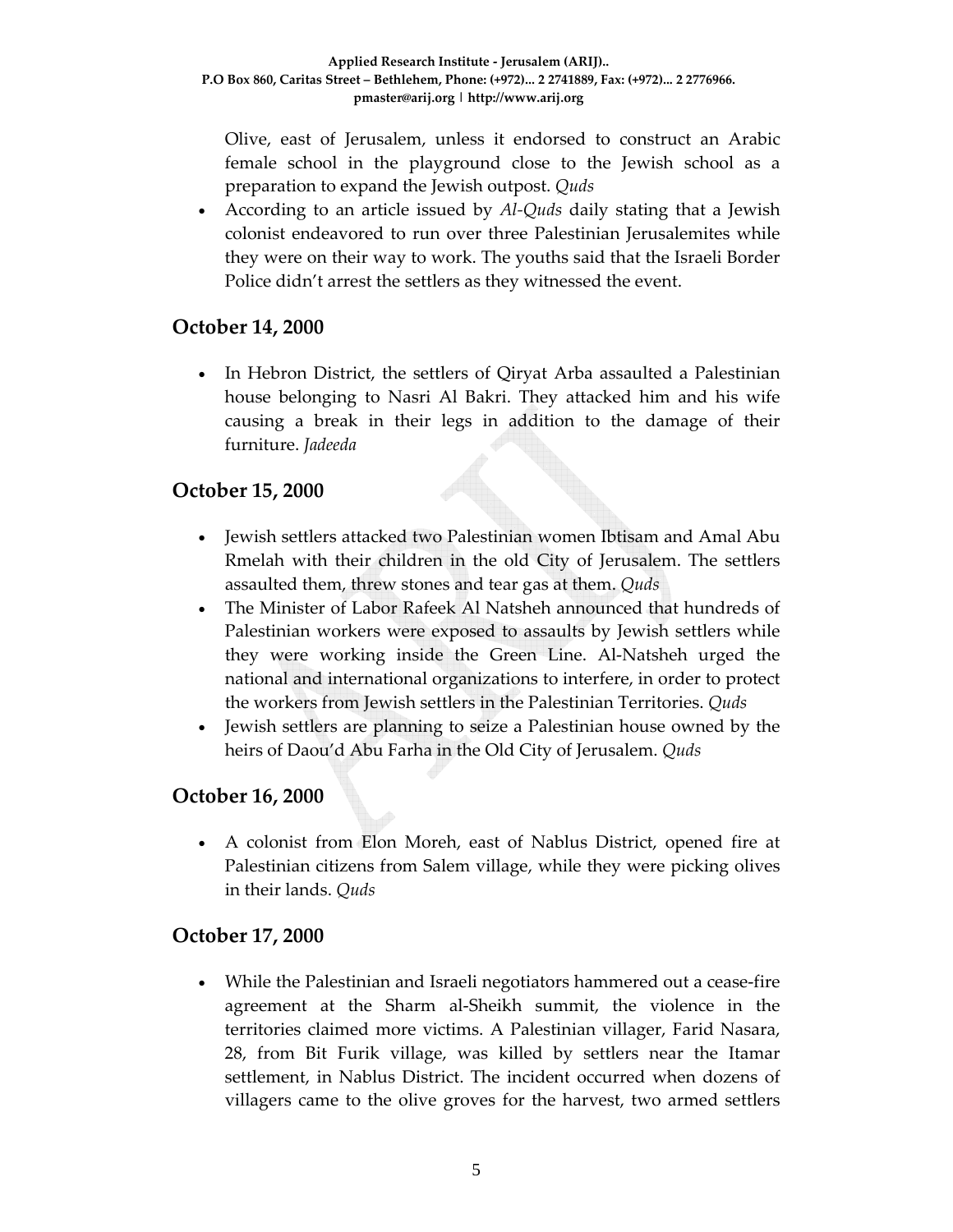stopped them, opened fire at them, killed Nasara and wounded at least five more villagers, *Ha'aretz & JPost*.

- A report published by the Hydrologist group stating that more than 200 Palestinian villages are suffering from a water crisis due to the Israeli siege imposed on the Palestinian inhabitants since the Al‐Aqsa uprising. The group reported several reasons for this crisis:
	- Closure of all main roads, to isolate the villages from each other.
	- Closure of all tracks, to prevent the transfer of water tanks.
	- Closure of all water holes originated from Jewish settlements.
	- Cut off the water coming from the settlements, as was happened in the villages of Salem, 'Azmut, Talfit and Umm at Tut.
	- Cutting off the water from the Israeli Makrot Company, which provides Palestinian villages with water.
	- Destroying water tanks on the roofs of the houses due to the fire shooting.
	- The current closure enables the Palestinian inhabitants from obtaining spare parts for water pumps.

Therefore, the committee implores the International Society to protect and defense the Palestinian's rights. *Quds*

• In Hebron District, extremist Jewish settlers attacked Palestinian student Arwa Abu Haikal 18 years old, from Tel Rumeida village, when she was coming back to her father's house causing several injuries to her. *Quds*

## **October 20, 2000**

- Bracha settlers accompanied by the Israeli occupation authorities besieged more than 70 Palestinian farmers; most of them were of children and women for about five hours during the night in Kafr Qallil village, in Nablus District. They shot fire at them while they were picking olives from their lands. According to the villagers, the Israeli forces allowed them at the end, to return back to their homes after several attempts that were done by the Red Cross and the Palestinian Liaison office who tried to help them. *Jadeeda & Quds*
- *Al‐Quds* newspaper stated that 'Anabta inhabitants, in Tulkarm District confronted a group of settlers who tried to break into the city from its eastern side.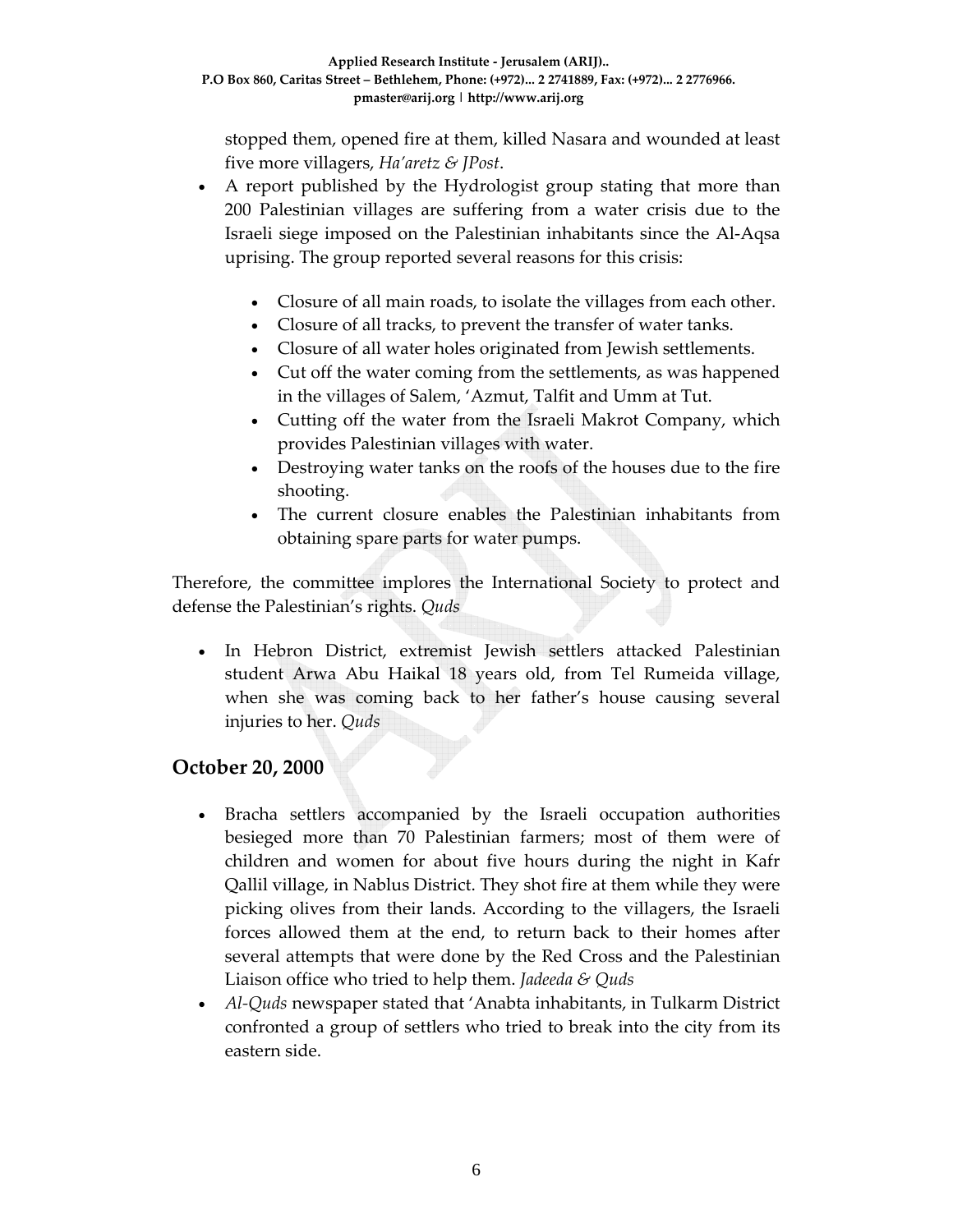- Israeli occupation forces closed the main road linking Nablus and Qalqiliya Districts near the crossroad of Kafr Qaddum village*,* in an attempt to prevent the villagers from moving inside the cities*. Quds*
- The Israeli occupation forces continued to impose a tightened siege around the city of Hebron, and posted roadblocks even in the nearby towns. At the same time, Israel has continued imposing a curfew on the old city of Hebron and all Palestinian areas under Israeli control*. Quds*
- The weekly newspaper "Index" issued a report in stating that the Israeli Housing Ministry supported the idea to construct a new settlement neighborhood on the hilltop of Neve Yacoov settlement, east of Jerusalem, in order to absorb more religious Jews. *Quds*
- *Al‐Quds* Daily mentioned that a new settlement outpost has been established near Harrods Gate in the Old City of Jerusalem where four new Jewish families have moved.

## **October 21, 2000**

- A report published in *Al-Quds* Daily stating that the curfew imposed on Hebron city by the Israeli occupation authorities caused numerous losses for 40,000 citizens and prevented about 12,000 students from reaching their schools. *Quds*
- In Nablus District, Israeli occupation bulldozers accompanied by Israeli Border Police chopped down 150 fully‐grown olive trees owned by Nawaf Souf from Haris village, Nablus*. Quds*
- Israeli occupation forces continue to besiege Bit Sera village, in Ramallah District for the seven day consecutively. They also closed the entrances to and from the villages, and prevented the students and workers from reaching their schools, universities and works*. Quds*

## **October 22, 2000**

- Ahlam Ramadan and her two-year-old child, Ar'if was shot by the Israeli occupation's bullets while they were returning to their home in 'Askar Camp, in Nablus District after a laborious day of picking olives with her family. Thus, Ahlam and her child Ar'if were both injured in their legs and they were transferred to the hospital by the driver. *Quds*
- A group of settlers attacked a Palestinian lorry that carried large amounts of food supply in its way to Nablus‐Ramallah main road, near Sinjil crossroad. The settlers opened fire at the driver and his companion, and burned the lorry with all its contents. *Quds*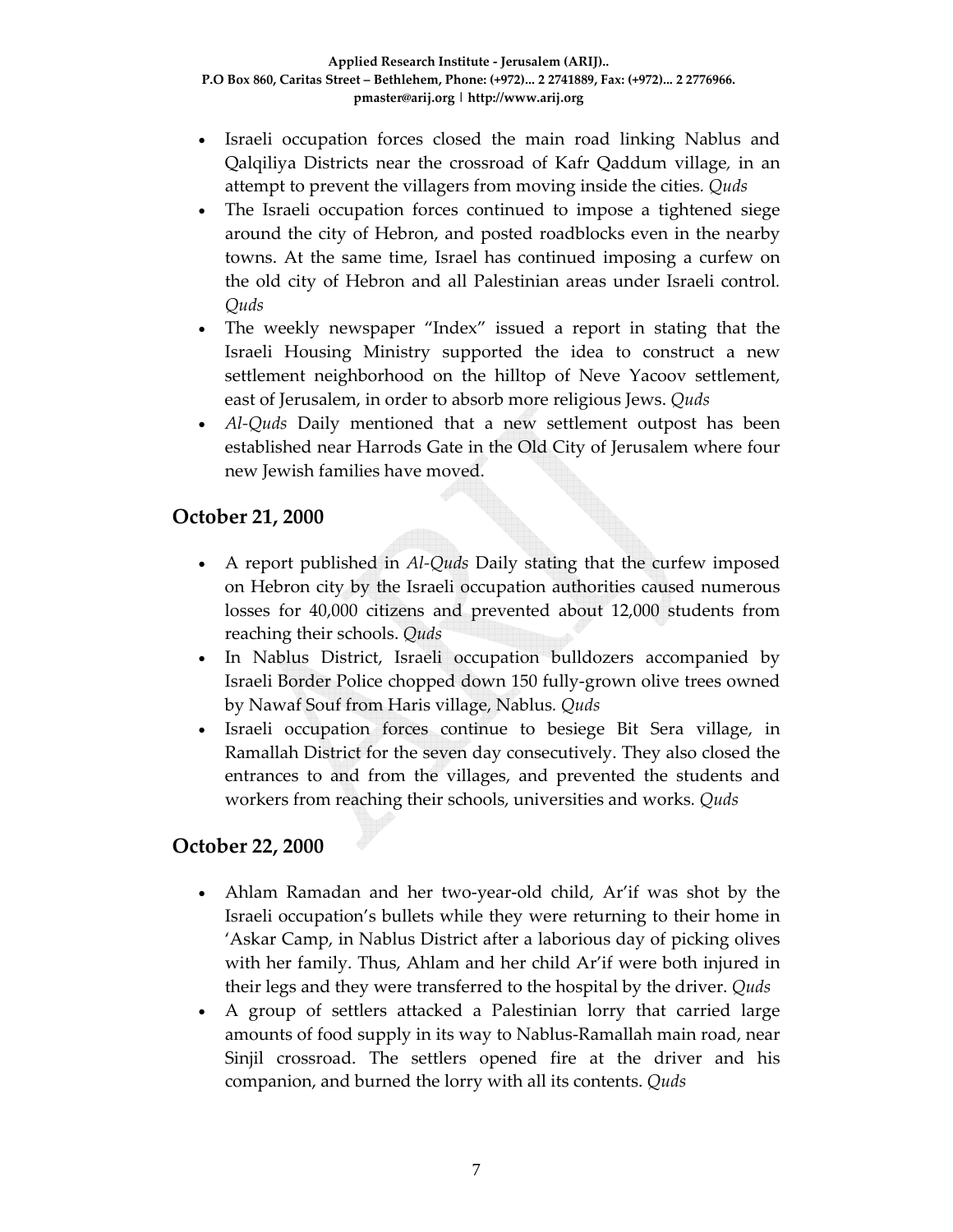Israeli occupation authorities continued to impose a curfew in the north parts of Jordan Valley, in Jericho, for the third day consecutively. They erected new cement roadblocks on all the roads. Moreover, the villagers complained that the agricultural crops were destroyed in fields due to the closure imposed on cars and Lorries to carry them to markets in Nablus and Jenin Districts. *Quds*

## **October 23, 2000**

• According to the Israeli Defense Forces, the current round of violence in the Palestinian Territories is likely to continue for many months, and probably through next year, possibly with occasional breaks for negotiations. *Haaretz*

## **October 24, 2000**

- According to *Al‐Ayyam & Al‐Quds* newspapers, Jewish settlers prevented Palestinian farmers from Qatanna village from picking their olive trees which are located in western Jerusalem, under Israeli control area. Moreover, the Israeli occupation authorities chopped down dozens of Banana and olive trees belonging to Palestinian inhabitants from the north of Jordan Valley.
- Jewish settlers accompanied by the Israeli occupation authorities hindered a number of Palestinian villagers from reaching their lands where their olive crops laid unharvested. The lands are around the Israeli settlements and are located between Ya'bad, 'Anin, Tura and Barta'a villages, in Jenin District. *Quds*
- According to *Al‐Quds* Daily, Israeli occupation bulldozers demolished three agricultural nurseries in Qalqiliya District and owned by 'Ata 'Ata, Saleh Shreim, Kae'id 'Ata and Mohammad Al‐Hourani. The Israeli forces destroyed irrigation lines, plastic houses, and agricultural nurseries, which are estimated at 155,000 NIS, under the pretext that they saw unknown boys throwing stones from the nearby nurseries.
- In Nablus District, Israeli heavy machinery bulldozed a 20‐dunum plot, planted with olive and fig trees in Kafl Haris village and belonged to Al Haj Fatin Jabr and his brothers. The land is close to Arial settlement, and is always threatened by Jewish settlers. *Quds*
- The Israeli government led by PM Ehud Barak gave the green light to extremist Jewish settlers to return to the settlements, which were constructed, on Palestinian lands, despite the declarations of freezing settlement expansion*. Jadeeda*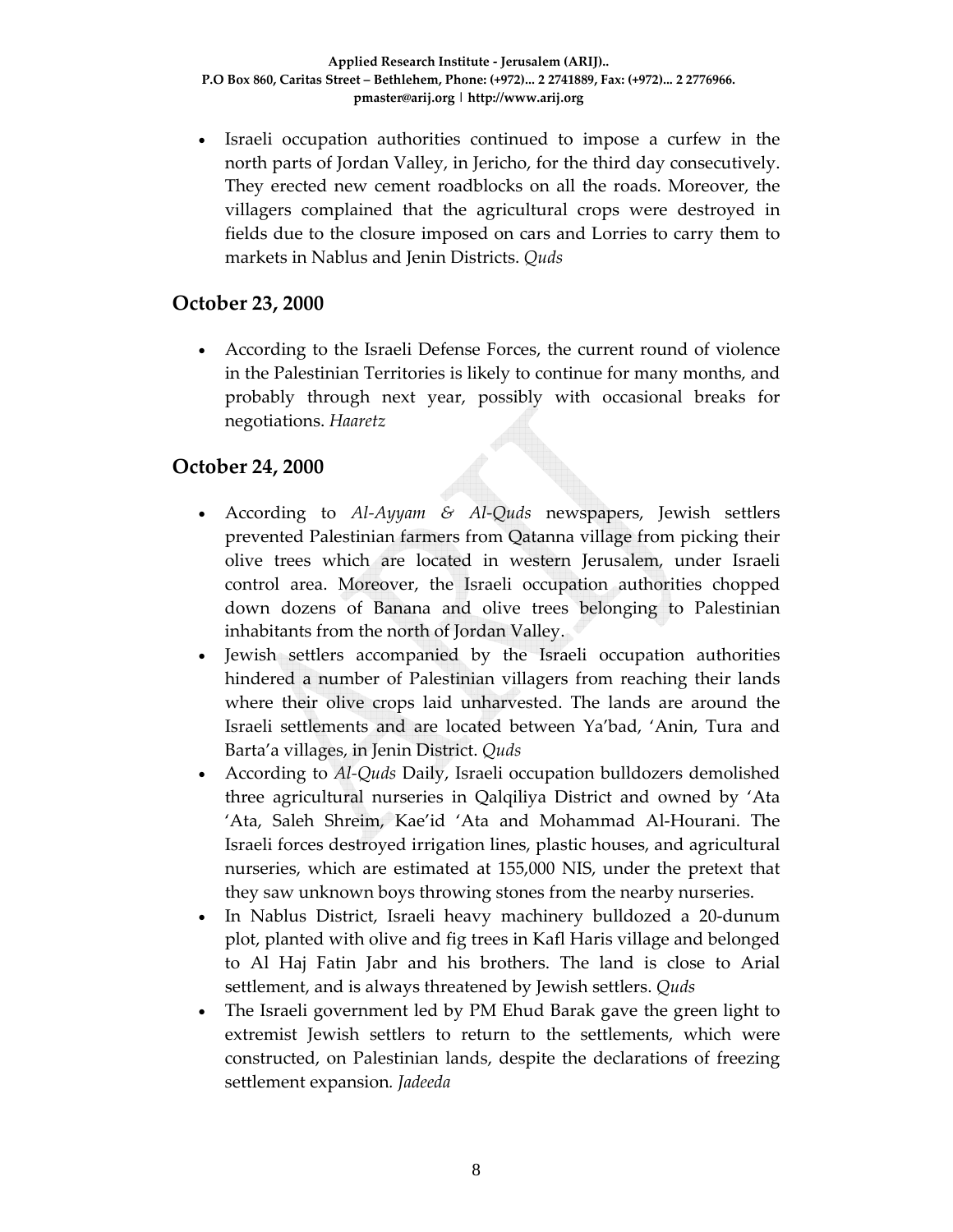#### **October 26, 2000**

- Jewish settlers accompanied by the Israeli occupation forces closed the entrances of Yasuf and Kafl Haris villages with cement blocks in order to prevent the inhabitants from moving inside the villages and the farmers from picking the olives. *Quds*
- In Hebron District, Jewish settlers attacked a Palestinian house owned by Bader family in the old city. They moved their furniture to another house close to Abraham Avinu outpost. Meanwhile, Israeli occupation bulldozers destroyed wide areas of Palestinian land in Khirbet Efqaqees hamlet near Dura village. According to eyewitnesses, the Israeli bulldozers set up a number of mobile houses on the confiscated land of Khirbet Efqaqees hamlet, as a preparation to expand Negohot settlement, which was first used as a camp for Israeli soldiers. On the other hand, Palestinian sources informed that tens of Ultra‐orthodox Jewish settlers returned to Maon outpost in Yatta village, where they erected new camps, uprooted the planted trees, demolished retaining walls and closed the agricultural roads, in an attempt to seize more Palestinian lands. *Quds*
- According to a report published by the "Peace Now " movement stating that, in the second quarter of 2000, there were 740 new building starts in the settlements , that is 51% increase, compared to the same period in 1999, in which there were 490 building starts. The report also pointed out that there were no Jewish building settlements since Barak's tenure, July 1999. *Ayyam*
- Itamar settlers renewed their assaults against Palestinian farmers who were picking olives from their lands in Beit Furik village, east of Nablus. Moreover, the villagers were threatened to be killed if they return to their lands. It is of important weight to mention that Itamar settlers expropriated more than 3,000 dunums of land from east Nablus, and erected four Jewish settlements there, *Ayyam.*

## **October 27, 2000**

• The settlers of Ravava cut down 50 olive trees from Haris village, in Nablus District, and owned by the citizen Salim Suleiman, in an attempt to confiscate the land. *Jadeeda*

#### **October 28, 2000**

• An article appeared in *Al-Quds* Daily stating that The Palestinian Minister of Finance announced that the total amount of losses incurred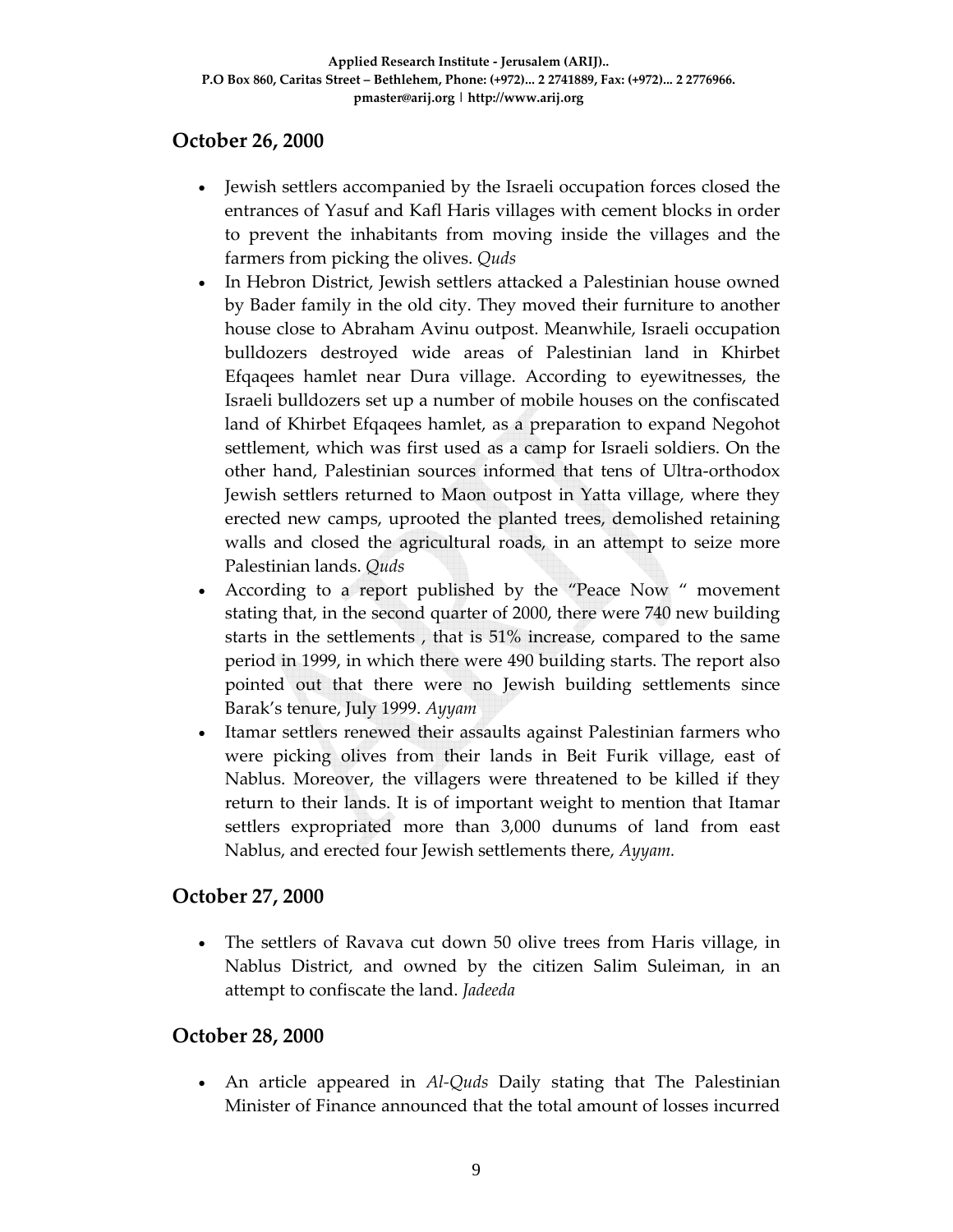by the Palestinian economy since the beginning of the uprising reached US\$ 875 million including all sectors. *Quds*

- Israeli occupation authorities accompanied by Jewish settlers prevented the villagers of Al Khadr, west of Bethlehem from reaching their lands in order to cultivate their olive crops. They also destroyed retaining walls belonging to villagers from 'Ein Al Qasees hamlet, near Al Khadr village*. Jadeeda*
- A group of settlers attacked Augusta Victoria Hospital in city of Jerusalem and opened fire at one of its employees which caused the injury of Mahmoud Hezr‐Allah, 36 years old, in his shoulder while he was on duty*. Quds*

## **October 29, 2000**

- Israeli occupation authorities started recently to open new by-pass roads in the West Bank and Gaza Strip. They opened 10 new by‐pass roads in different districts of the West Bank especially in areas "A" which are under Palestinian full control, in order to connect the Jewish settlements and the military bases with each other in the West Bank. In addition, the Israeli authorities decided to establish a very high fence on the sideways of the new Trans‐Samaria, as a preparation to let Arial settlers and its nearby settlements to pass by Biddya, Az Zawiya and Mas‐ha villages, southwest of Nablus. *Jadeeda*
- In Jenin District, Eyewitnesses from 'Anin and Umm ar Raihan villages signified that Israeli occupation authorities bulldozed pieces of Palestinian lands close to Shaked and Hinnanit settlements and set up a number of mobile houses. Furthermore, according to 'Anin inhabitants, Israeli forces prevented the villagers from reaching their lands to cultivate the olive crops. *Quds*
- According to *Al‐Quds* newspaper*,* the citizens of Haris, in Nablus District, confronted Jewish settlers who tried to storm the village. The confrontation caused the injury of three inhabitants.
- The Palestinian Minister of Agriculture announced that the total volume of losses in the agricultural sector due to the Israeli closure and curfew imposed on all Districts of Palestine exceeded US\$ 97 million over the last four weeks. *Quds*

## **October 30, 2000**

• Israeli occupation forces bulldozed wide areas of agricultural lands and orchards planted with citrus trees in Jericho District. Moreover,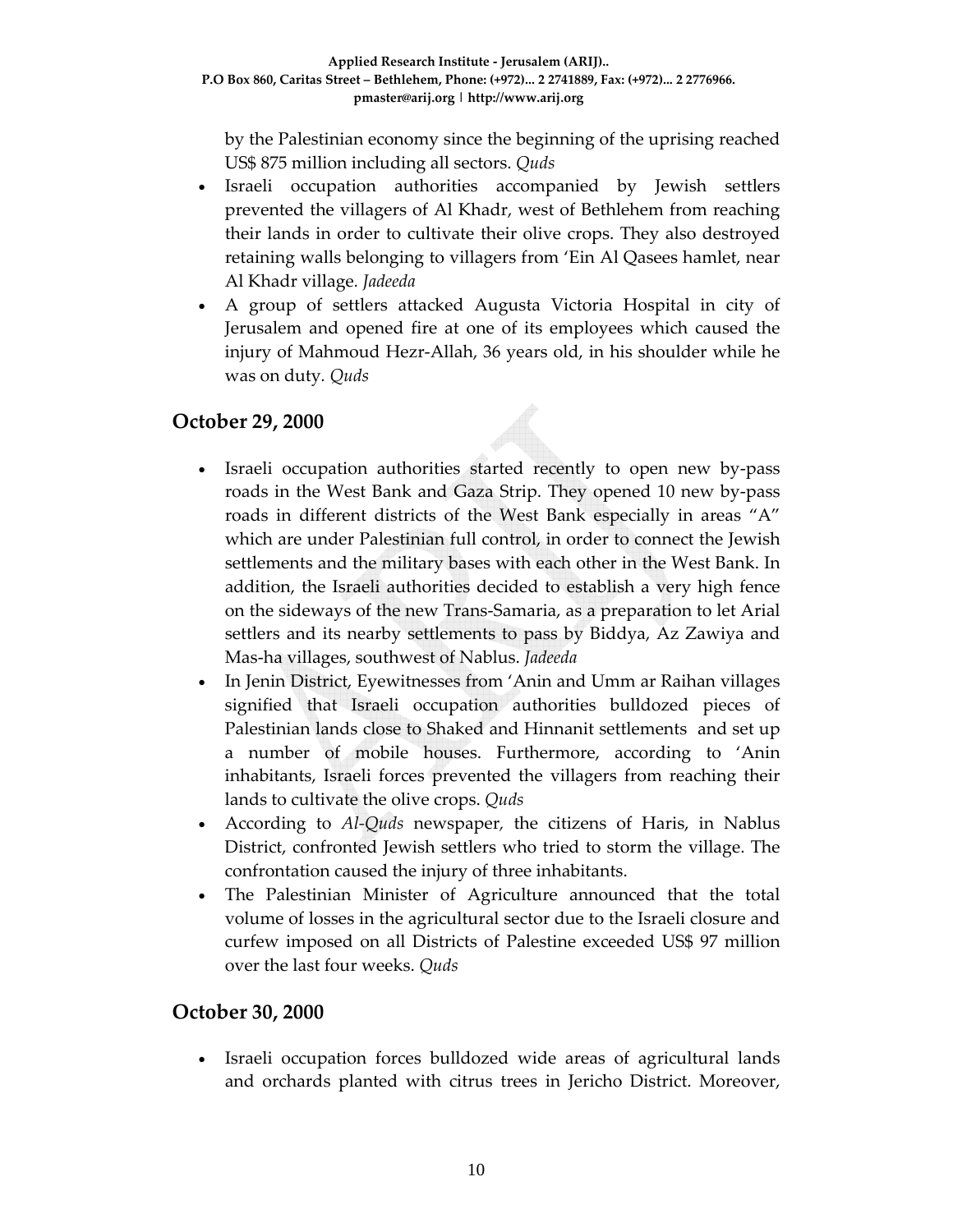they demolished a Palestinian cottage, in Al 'Auja village, and bulldozed the main sluice for 'Ein al 'Auja spring. *Quds*

- According to *Al‐Quds* Daily, Israeli government is planning to establish three more Jewish settlements in Arab east Jerusalem. The plan is divided **as follows:**
	- The Jerusalem Municipality intends to discuss a project for the construction of 4,000 new settlement ‐housing units in Abu Ghneim Mountain, (Har Homa settlement). The area will lie along the southeastern border of the city and is adjacent to the Palestinian town of Beit Sahour. The plan, which is, titled Har Homa‐B, will be accomplished on a Palestinian confiscated land;
	- The Local Planning and Construction Committee of the Municipality will also discuss the construction of a new settlement neighborhood near Saint Elias church on Jerusalem– Bethlehem main road and between Gilo and Har Homa settlements; It will involve 400 housing units to be built by private entrepreneurs.
	- Moreover, the Local Planning and Construction Committee will deliberate the construction of a new neighborhood in Abu Dis village, on 64‐dunum plot. The proposed site falls under Area "B", where Israel has its security control, and will be funded by the Jewish Millionaire Irving Moskowitz. *Haaretz & Quds*

# **October 31, 2000**

- As part of the Israeli occupation policy to confiscate more Palestinian land to bring in more settlers and to limit the Palestinian freedom to build houses, Israeli occupation bulldozers forced the Palestinian inhabitant Yousef Oube'd from Al 'Isawiya village, in east Jerusalem, to demolish his compartment and a store by himself, under the pretext of being built without permits*. Quds*
- In Nablus District, the settlers of Mehola chased a group of Palestinian workers from Tayyasir village, under the pretext of coming close to their settlement. Thus, the settlers arrested one of the Palestinian workers (Ahmad Abdel Razeq, 19) and gave him to the Israeli authorities*. Quds*
- Israeli occupation bulldozers destroyed wide areas of agricultural land and uprooted 200 fully‐grown olive trees owned by Palestinian inhabitants from Deir Ballut village in Nablus District. The land to be